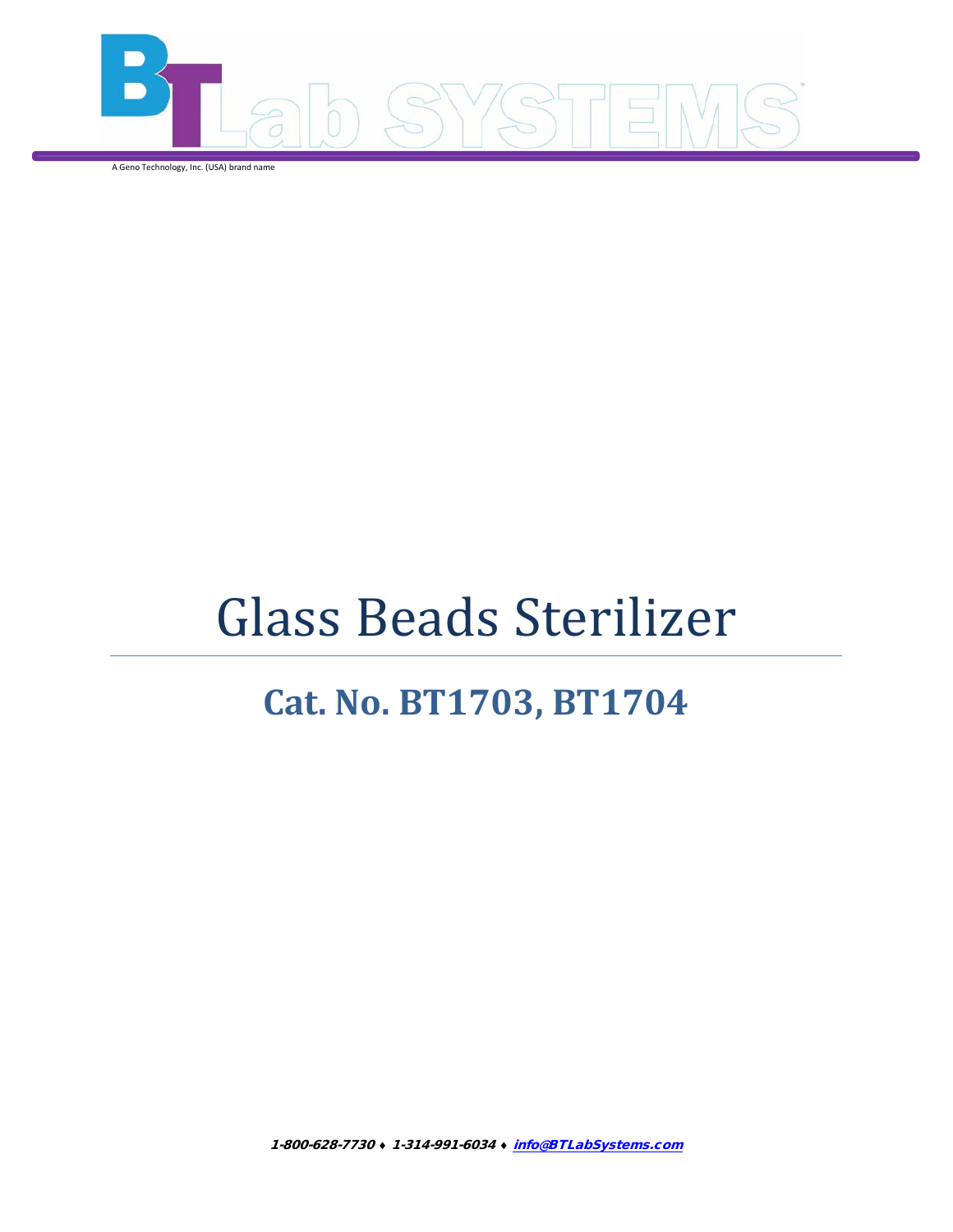Thanks for choosing BT Lab Systems' Glass Beads Sterilizer. This operation manual describes the function and operation of the instrument. In order to use the instrument properly, please read this manual carefully.

#### **IMPORTANT SAFETY INFORMATION**

- Use with clean, dry glass beads. The standard depth below the edge of stainless steel container should be about 2cm. Please don't use other fillers or let liquid come in contact with the container.
- Turn on the power switch and allow time to heat. Then the vessel temperature will reach the set temperature. When power is turned on it will keep the internal temperature.
- Don't touch the glass beads or sterilization container before they have cooled to avoid burns.
- Insert the equipment that needs to be sterilized into sterilized glass beads at least 10 seconds.
- Turn off the power switch and close the cover after operation is finished to prevent dust and foreign matter from entering the instrument.

#### **MAINTENANCE**

- Sterilized glass beads must be cleaned at least once per week. Wait until the instrument has cooled completely when getting out the glass beads.
- Reuse after cleaning and drying. (Take the glass beads out and clean with mild detergent soap. After rinsing ,it can be dried)

#### **INTRODUCTION**

BT Lab Systems' Glass Beads Sterilizer uses heated glass beads for sterilizing small lab equipment items. The sterilizer has a compact design and effectively sterilizes small, solid, metal and glassware within ten seconds. When glass beads are heated to about 300 °C, it can effectively destroy bacteria and spores. The instrument is used for forceps, scissors, forceps, scalpels, needles, ring vaccination and inoculation needles. It is commonly used in research labs.

| Catalog No.                           | <b>BT1703</b>     | <b>BT1704</b> |
|---------------------------------------|-------------------|---------------|
| <b>Internal Dimension</b>             | 040mmx80mm        | 040mmx150mm   |
| <b>Temperature Adjusting Range</b>    | 100°C ~300°C      | 100°C ~300°C  |
| <b>Temperature Control Accuracy</b>   | $5^{\circ}$ C     | $\leq$ +5°C   |
| Heating time(R.T. to $300^{\circ}$ C) | $<$ 25 $min$      | $\leq$ 25min  |
| Power                                 | 120W              | 300W          |
| Net Weight                            | 2.0 <sub>kg</sub> | 2.5kg         |
| Dimension(DxWXH)mm                    | 150X130X200mm     | 150X130X240mm |

# **TECHNICAL SPECIFICATIONS**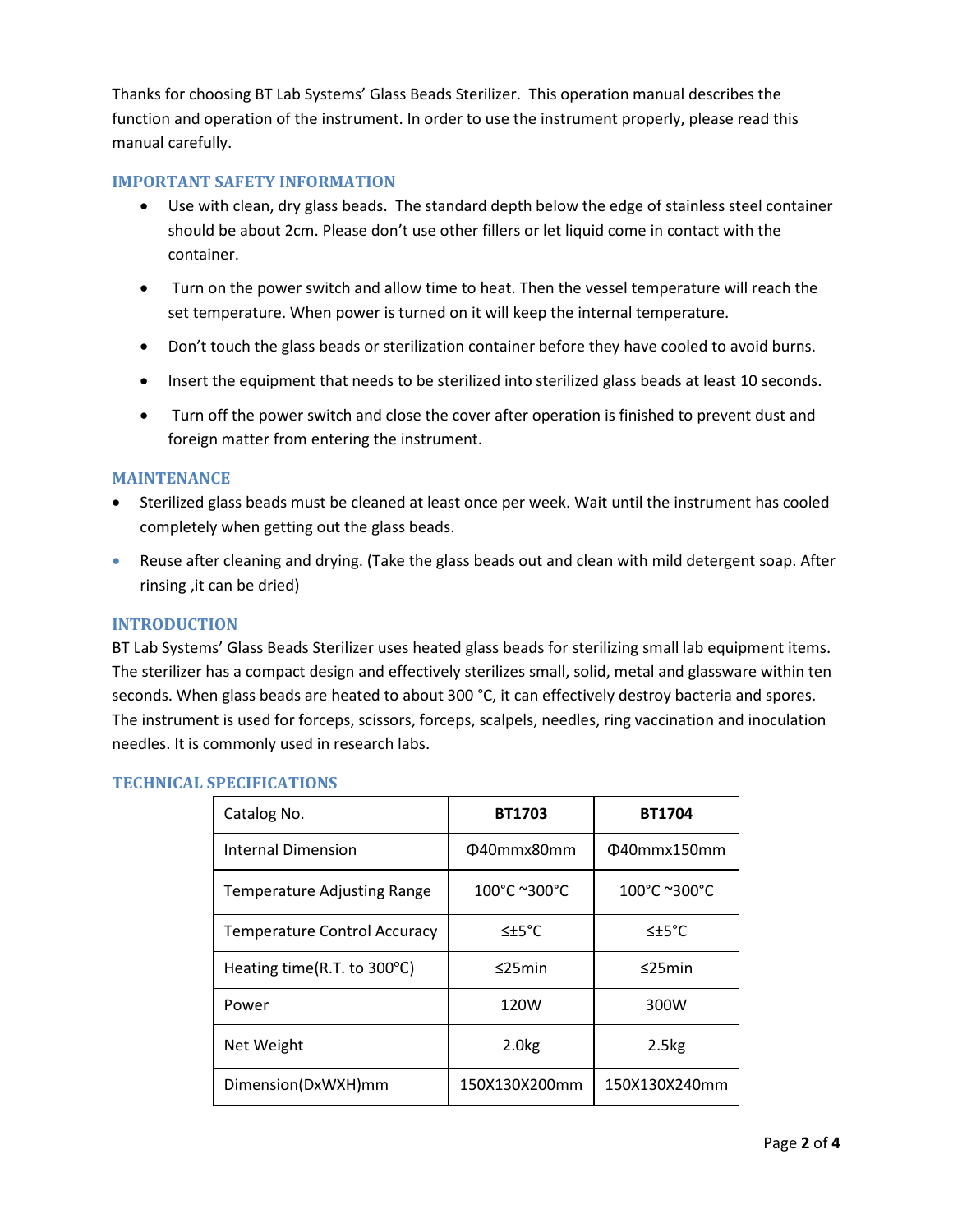This section mainly describes the instrument's mechanical structure, the keyboard and functions of each key. Please learn this chapter well before the instrument is operated for the first time.

**OVERVIEW**



Start/Stop Start/Stop key. After speed and time are set, pressing this key will start or stop the procedure.